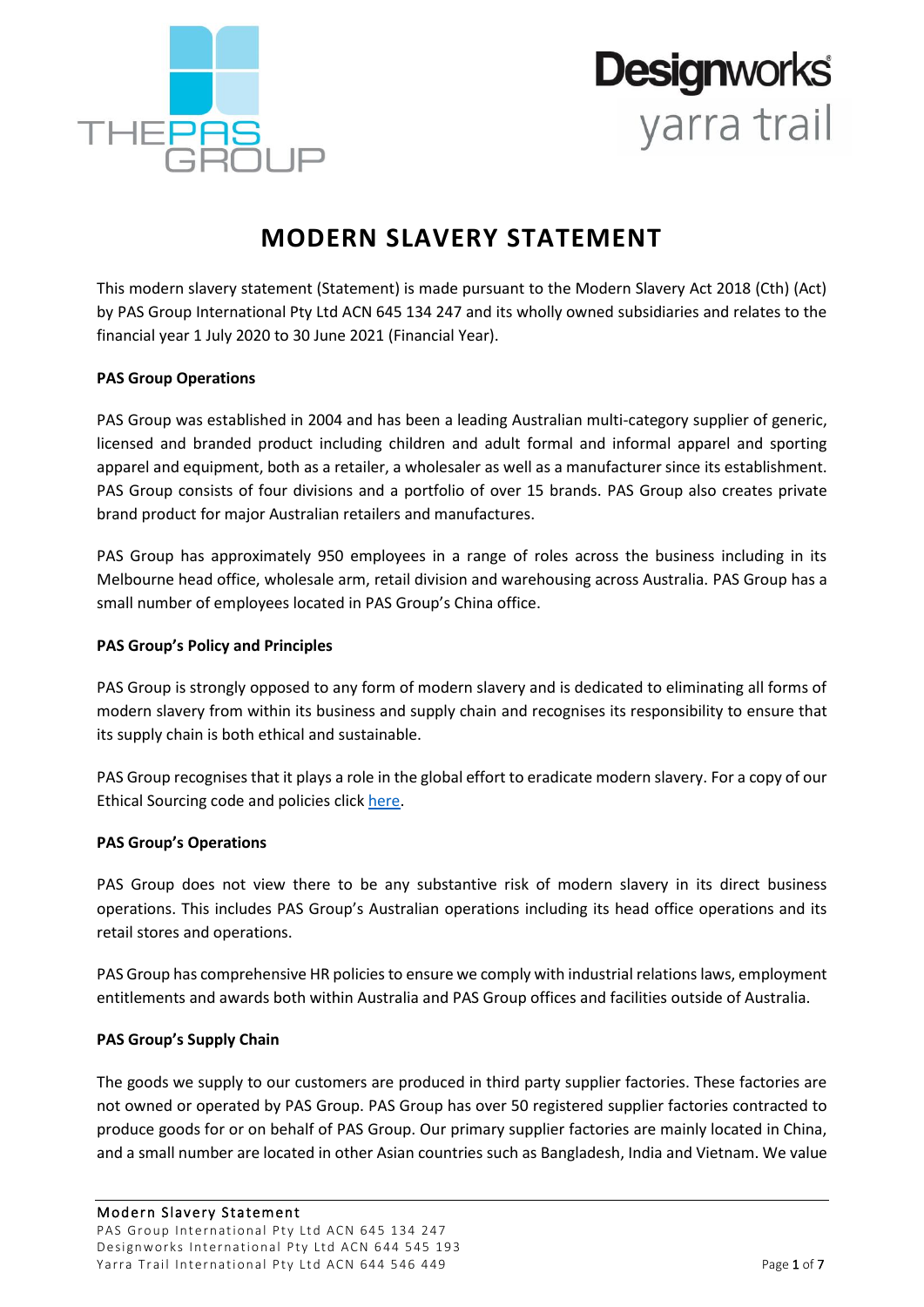

## **Designworks** yarra trail

our long term supplier partnerships, most of which we have had for many years.. These close relationships allow us to not only work hand in hand but also potentially mitigate any modern slavery or ethical sourcing risks.

Risks of modern slavery in global supply chains are dynamic, complex and often covered up. As part of risk mitigation process, The PAS group has developed rigorous onboarding process for all new suppliers along with comprehensive supplier policies which reflect our efforts to minimise the risks of modern slavery. Risk assessments are managed through supplier self-assessment questionnaires, mandatory annual audits which are conducted by independent third parties and frequent site visits by our local team who engages with suppliers at deeper level. We are constantly reviewing how our supply chain may cause, contribute to, or be directly linked to modern slavery practices. One of the methods we are utilizing is to engage with the Baptist World Aid (**BWA**) annual Ethical Fashion Report. Their strict review process enables us to oversee our continuous improvement in ethical and sustainable sourcing fields. PAS Group recognises that the fashion industry supply chain carries a high risk of modern slavery. Our supply chain encompasses manufacturing to material sourcing and harvesting of raw materials such as cotton. Of particular concern to the PAS Group is identifying instances of forced labour and child labour, debt bondage, the use of labour brokers and unauthorised subcontractors as well as diminished labour rights of people working in its overseas supply chains. Our primary sourcing suppliers in China and Bangladesh present a high risk of modern slavery due to geographical, operational and Governance controls and inherent practises in the fashion industry.

#### **PAS Group's Risk Management and Due Diligence Processes**

The need to manage the modern slavery risk in PAS Group's supply chain is a key consideration in how PAS Group operates and PAS Group is committed to conducting its business in a moral and ethical way and recognises the need to establish and maintain corporate governance practices which reflect and comply with the legal and regulatory frameworks.

Auditing, strong policies, contracts, monitoring, and worker engagement are the PAS Group's key program controls to manage potential or actual risks of modern slavery in its operations and supply chain. PAS Group only works with companies who are committed to complying with all applicable laws and have implemented the relevant company policies designed to tackle the risk of slavery in its business and supply chain management. In addition to PAS Group's diligence into companies, sourcing suppliers and supplier factories, we have established a dedicated ethical sourcing program to address the risks of modern slavery and ensure that minimum standards such as minimum wages and working conditions are met. Key elements of the program include:

- 1. the use of external consultants and specialists to assist our team to develop and maintain adequate supply chain governance practices;
- 2. a robust monitoring and auditing program (conducted by third party auditors) and including unannounced audits to ensure ethical sourcing requirements;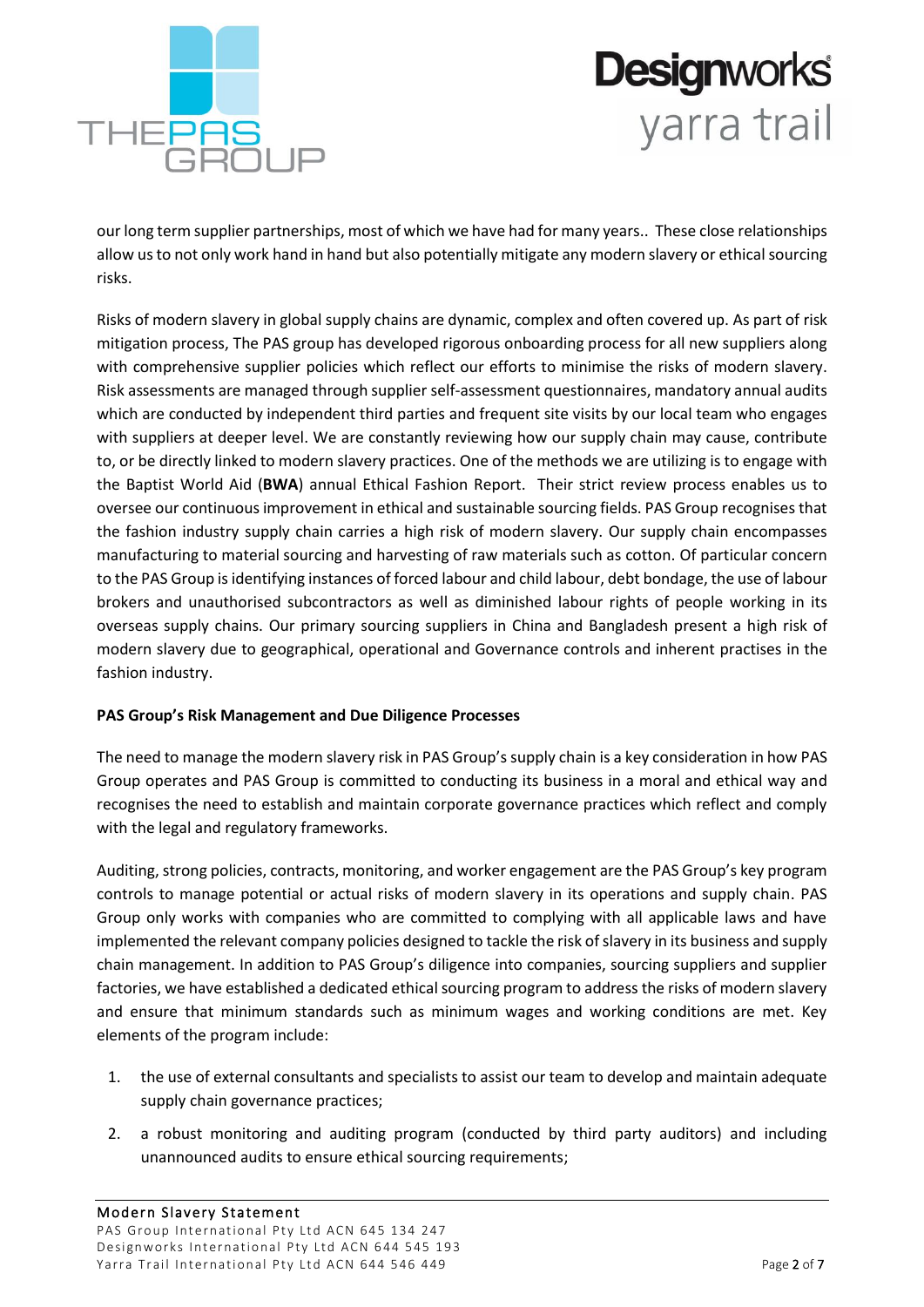

# **Designworks**<br>yarra trail

- 3. a corrective action process to deal with and close out noncompliance cases;
- 4. annual supplier reviews;
- 5. a dedicated ethical sourcing and compliance team based in Australia and China work hand in hand with our suppliers and factories;
- 6. a strict and thorough onboarding process for all new suppliers and partners to ensure our ethical sourcing policies are understood, actioned and adhered to; and
- 7. participation in BWA annual Ethical Fashion Report which emphasises reducing modern slavery, environmental impact and improving working conditions for workers by evaluating our risk mitigation strategies, remediation processes and future plans in the following 4 key categories:
	- a. policies and governance;
	- b. tracing and risks;
	- c. supplier relationships and human rights monitoring; and
	- d. environmental sustainability.

However, PAS Group recognises that despite its best efforts, PAS Group, through its supply chain, can be indirectly exposed to the risk of modern slavery.

PAS Group has implemented risk management processes to identify, assess, mitigate and monitor potential risk areas where it could be exposed to modern slavery concerns. This includes:

- 1. a comprehensive set of policies and procedures that articulate its values, ways of working and expectations of its team and suppliers, that are reviewed regularly. This policy framework ensures that its team members and suppliers clearly understand its expectations, and equally that they can recognise when they are being treated in a way that is inconsistent with these expectations and understand how to raise a grievance or complaint;
- 2. due diligence and ongoing monitoring with respect to consultants, advisors, contractors, subcontractors, suppliers and other service providers providing goods or services to PAS Group; and
- 3. staff, supplier and contractor training (see 'Training and Communication' below).

In the Financial Year, PAS Group did not identify any instances of modern slavery associated with its operations.

#### **Training and Communication**

PAS Group provides training and support to all employees and contractors (not limited to management who are responsible for contract management) in order to raise awareness of modern slavery in the supply chain and reduce the modern slavery risk to PAS Group.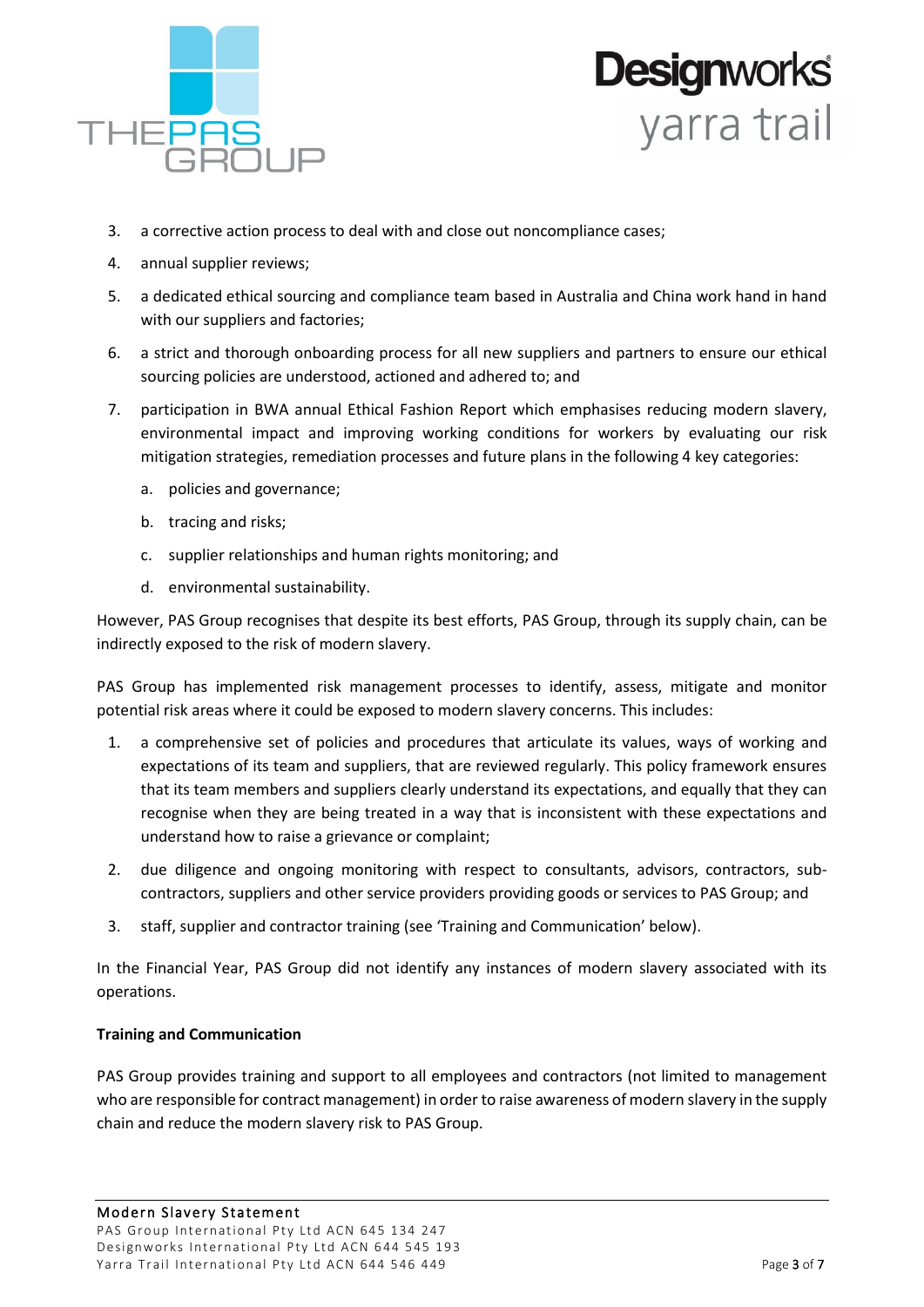



The PAS Group conducts internal training of its buying and sourcing teams to ensure they have a clear understanding of the PAS Group's expectations for ethical sourcing. In addition, the PAS Group includes training on understanding the signs of modern slavery and what to do if an employee suspects any form of modern slavery is taking place within the supply chain.

PAS Group's recruitment processes are managed by an Australian based external HR firm, and all employees and contractors are inducted under a formal induction program which reflects PAS Group's commitment to promoting the highest standards of ethical behavior and social responsibility to ensure that its business and relationships are based on integrity.

The formal induction program includes awareness training in respect of applicable HR policies, which include:

- code of business conduct and ethics;
- grievances and whistleblowing policy; and
- training standard for health and safety at the workplace.

These policies include, among other things:

- guides the behavior of all employees and contractors by clearly stating the business' commitment to behaving honestly and fairly;
- encourages all employees and contractors to submit feedback directly or indirectly through their representatives, as well as anonymously; and
- ensures that all employees and contractors are safe and properly and sufficiently trained.

PAS Group is committed to the highest ethical standards and will continue to review the effectiveness of its policies, procedures and training in order to eradicate slavery, human trafficking, forced or child labour or child exploitation in its business.

#### **Whistleblower Policy**

To further mitigate any risk, PAS Group has a whistleblower protection policy which promotes honest and ethical behaviour by providing a framework for the escalation of reportable conduct. This whistleblower protection policy applies to employees, suppliers and contractors of PAS Group, including third party vendors and goods and service providers. A disclosure may be made in accordance with the whistleblower protection policy.

#### **Assessing Effectiveness**

PAS Group is dedicated to improving the knowledge of our supply base, and educating our suppliers in key areas of ethical risks, gender equality, and modern slavery. Due diligence processes have been set to assess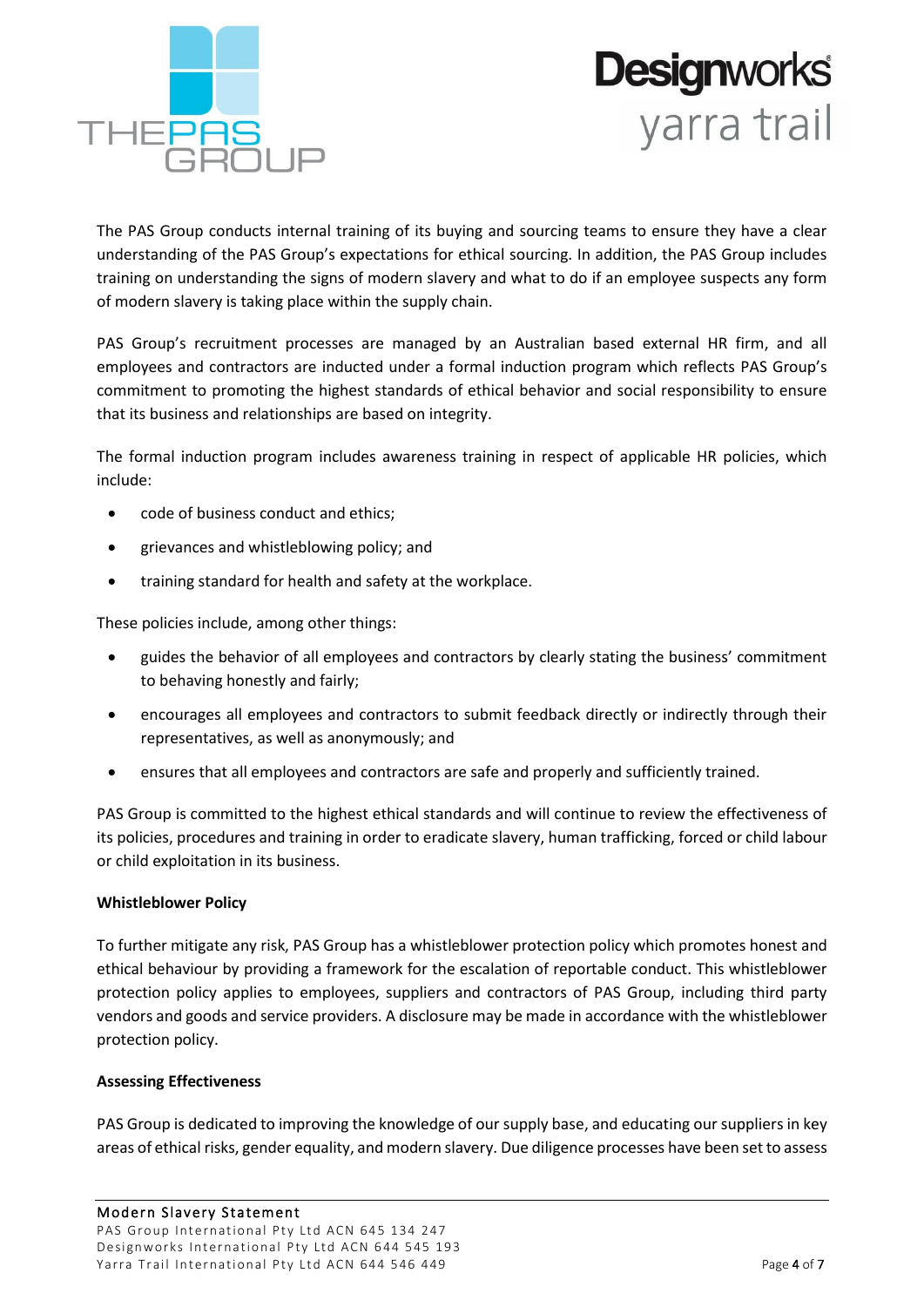

## **Designworks**<br>yarra trail

and constantly improve our processes and reduce the modern slavery risk to PAS Group. This includes (but not limited to):

- 1. annual review of our approach to modern slavery;
- 2. examination and update to our risk assessment process;
- 3. investigate reported breaches and make improvements as an outcome of our auditing process; and
- 4. conduct regular audits to ensure suppliers are compliant with our code of conduct.

PAS Group is committed to an ethical and responsible approach to our business. We actively seek to improving the lives of the workers within their supply chain. Some of our future planned activities include:

- 1. our commitment to achieving full traceability of our supply chain across all stages of manufacture;
- 2. focusing on continuing to build strong relationships and trust with suppliers, leading to greater transparency;
- 3. refining our database, policies and training schedules; and
- 4. continuing to promote our robust whistleblower mechanisms.

The PAS Group tracks its performance through a combination of internal and external mechanisms, and it uses these mechanisms to assess the performance of each activity undertaken.

The PAS Group has integrated the outputs and, in some instances, the outcomes of key activities throughout this Statement using many of the following measures:

| Area                                            | <b>Activity</b>                                                                                                                                                                                              | <b>Measurement</b>                                                                                                                                                                                                                               |
|-------------------------------------------------|--------------------------------------------------------------------------------------------------------------------------------------------------------------------------------------------------------------|--------------------------------------------------------------------------------------------------------------------------------------------------------------------------------------------------------------------------------------------------|
| <b>Risk Identification</b>                      | • Rigorous supplier onboarding<br>process<br>• Supplier self-assessment<br>questionnaire (SAQ)<br>• Annual risk assessments based on<br>public data and audit results<br>• Regular Site visits by local team | • 100 % assessment of all<br>tier one suppliers, with<br>plans to expand<br>• 100% of new tier one<br>suppliers to complete the<br>onboarding process                                                                                            |
| <b>Risk Management and</b><br><b>Monitoring</b> | Annual third-party audits<br>Internal audits<br>Collective training and guidance<br>regularly conducted by local team<br>Corrective Action plans with<br>suppliers<br>Participation in BWA report            | • 100% of tier one suppliers<br>to complete annual audits<br>• 100% of tier one suppliers<br>to submit corrective<br>action plan for<br>noncompliance issues<br>• Number of site visits<br>• Number of suppliers<br>suspended or ceased<br>trade |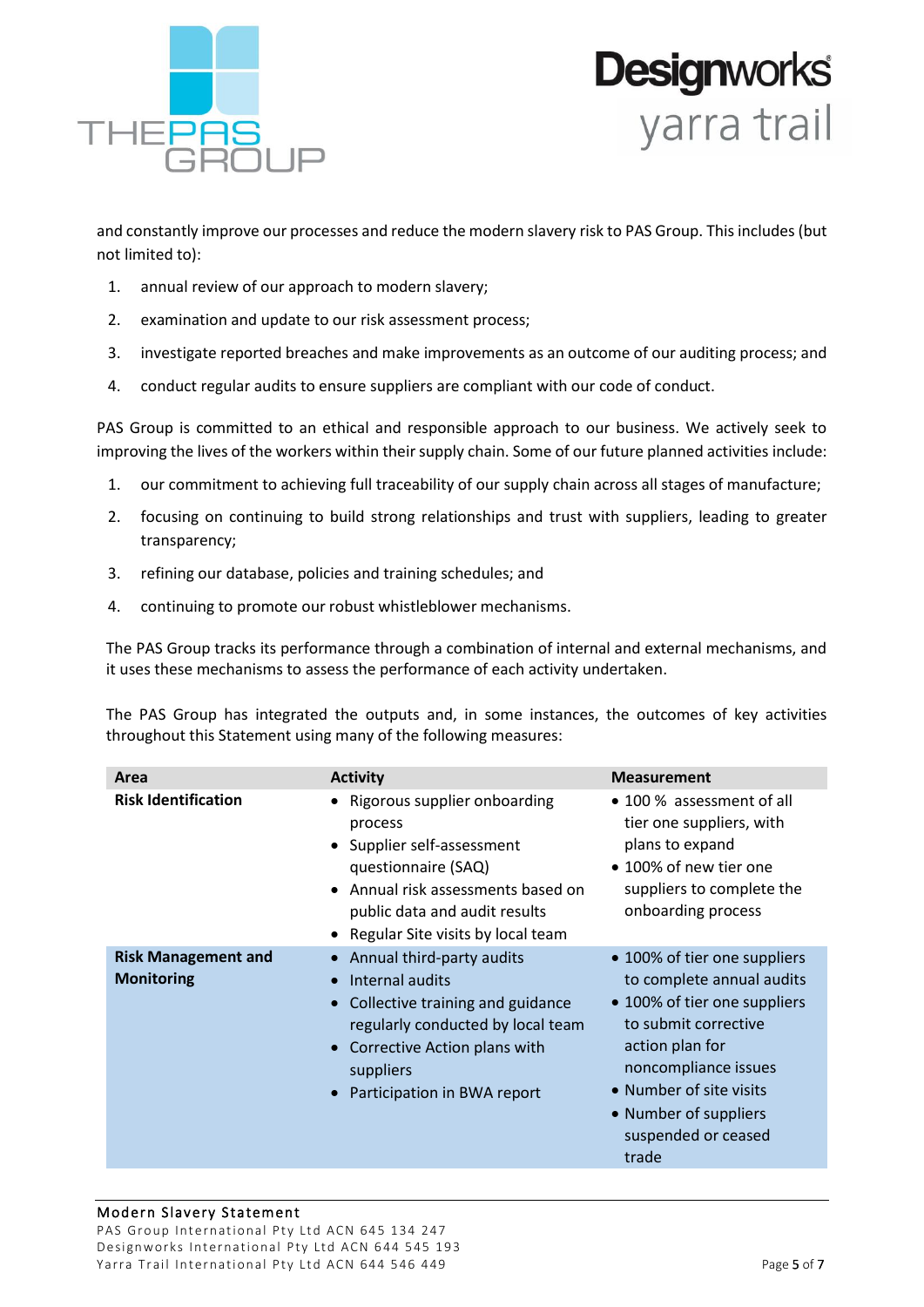

## **Designworks** yarra trail

| <b>Risk management</b><br>enhancement | Robust whistle blower policy<br>Offsite interviews with workers<br>conducted as part of audits<br>Platforms for workers to raise<br>their concerns<br>• Regular calls and in person check<br>ins with factories | • Complaint box responses<br>• Successful worker<br>remediation                                                     |
|---------------------------------------|-----------------------------------------------------------------------------------------------------------------------------------------------------------------------------------------------------------------|---------------------------------------------------------------------------------------------------------------------|
| Governance                            | Consultations with third-party<br>field experts<br>Up to date Policy reviews to<br>reflect our commitment<br>Engagement with external<br>resource such as participation in<br>webinars                          | • Scheduled yearly review<br>and alignment of policies<br>• Updating requirements as<br>per industry best practices |

#### **COVID-19**

PAS Group International Pty Ltd recognises the impact the COVID-19 Pandemic has had across our business operations internally and our end-to-end supply chain.

Over the last 2 years, we have worked to continue to support our Suppliers and factory workers. To ensure we achieved this goal, we implemented a number of key initiatives through the COVID-19 period such as:

- implementing and maintaining COVID safe operations by adhering to all government guidelines and requirements;
- provided a safe workplace for head office team members by restricting attendance in the office to business-critical roles and ensuring PPE and protection measures were in place;
- continued to maintain Supplier & Factory relationships;
- supplier and product discussions were held weekly via conference call facilities;
- maintained all purchase orders that were in production at the time of the COVID outbreak;
- phased existing and future purchase orders rather than cancel orders with Suppliers;
- Pay Suppliers on time and in line with our standard payment terms; and
- Did not require any discounts on purchases as a result of COVID.

Our teams have missed the opportunity to visit our Suppliers and factories in person. As we start to come out of the COVID restrictions and lockdowns, we look forward to recommencing normal business operations and travel to sourcing markets when opportunities present again in the future.